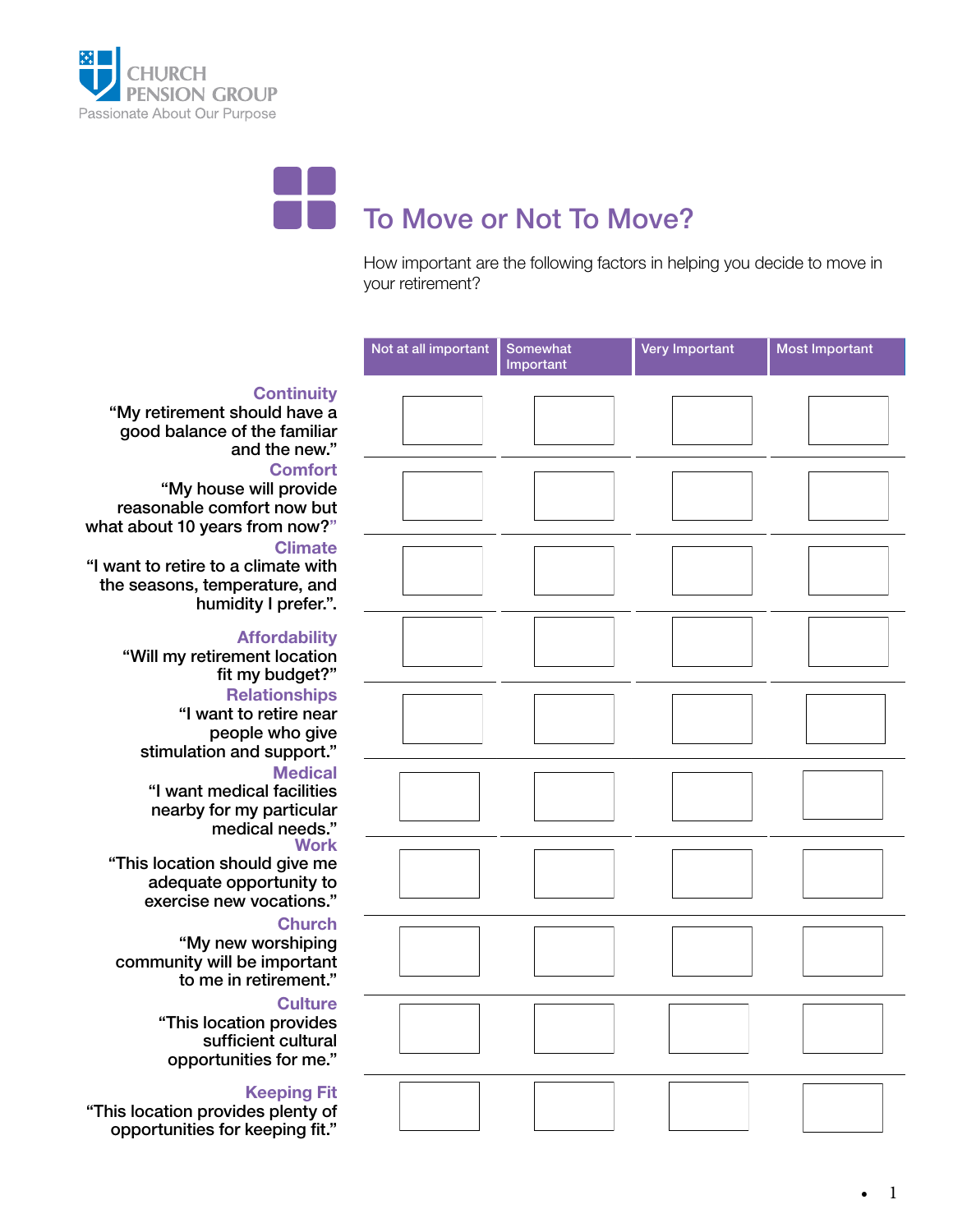



#### Part 1: How well does this statement describe you or your situation?

| This statement describes me                                               | Not at all | <b>Very little</b> | Somewhat | Very well | Completely |
|---------------------------------------------------------------------------|------------|--------------------|----------|-----------|------------|
| I know how to calm myself in a stressful situation                        |            |                    |          |           |            |
| I know how to read nutrition labels to make<br>healthy food choices       |            |                    |          |           |            |
| I know how to create peaceful moments for<br>myself throughout the day    |            |                    |          |           |            |
| I know how to interpret my annual physical<br>exam results                |            |                    |          |           |            |
| I know methods that will help improve my<br>sleep quality                 |            |                    |          |           |            |
| I know how to make environmentally friendly<br>food choices               |            |                    |          |           |            |
| I know how to stay active and take breaks from<br>being sedentary at work |            |                    |          |           |            |

#### Part 2: How often does this statement apply to you?

| This statement applies to me                                                                      | <b>Never</b> | Rarely | Sometimes | <b>Often</b> | <b>Always</b> |
|---------------------------------------------------------------------------------------------------|--------------|--------|-----------|--------------|---------------|
| know which CPG Medical Trust resources<br>to use when when I'm feeling overwhelmed<br>or stressed |              |        |           |              |               |
| know how my lifestyle habits affect my health                                                     |              |        |           |              |               |
| I struggle to understand what I should and<br>should not eat                                      |              |        |           |              |               |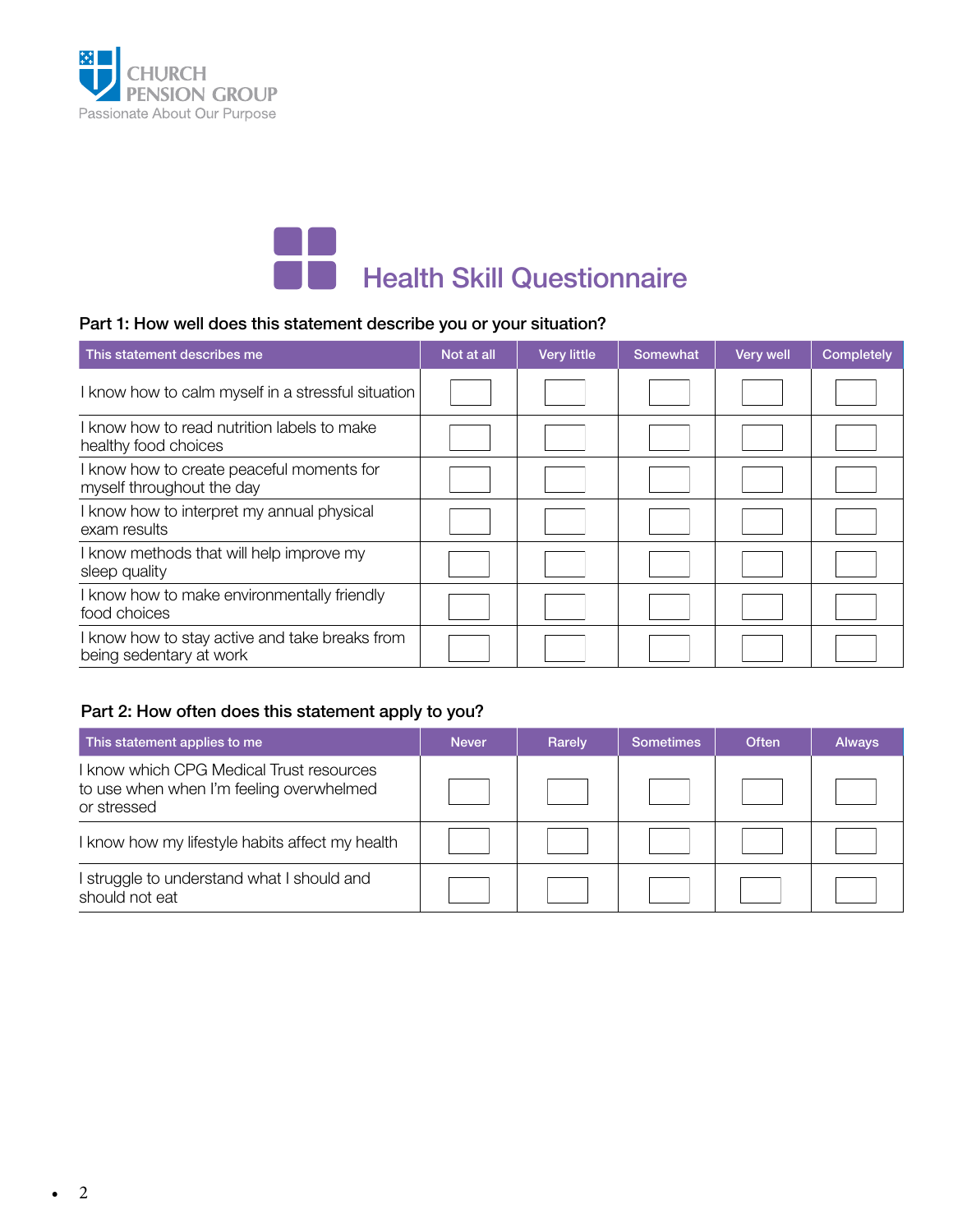



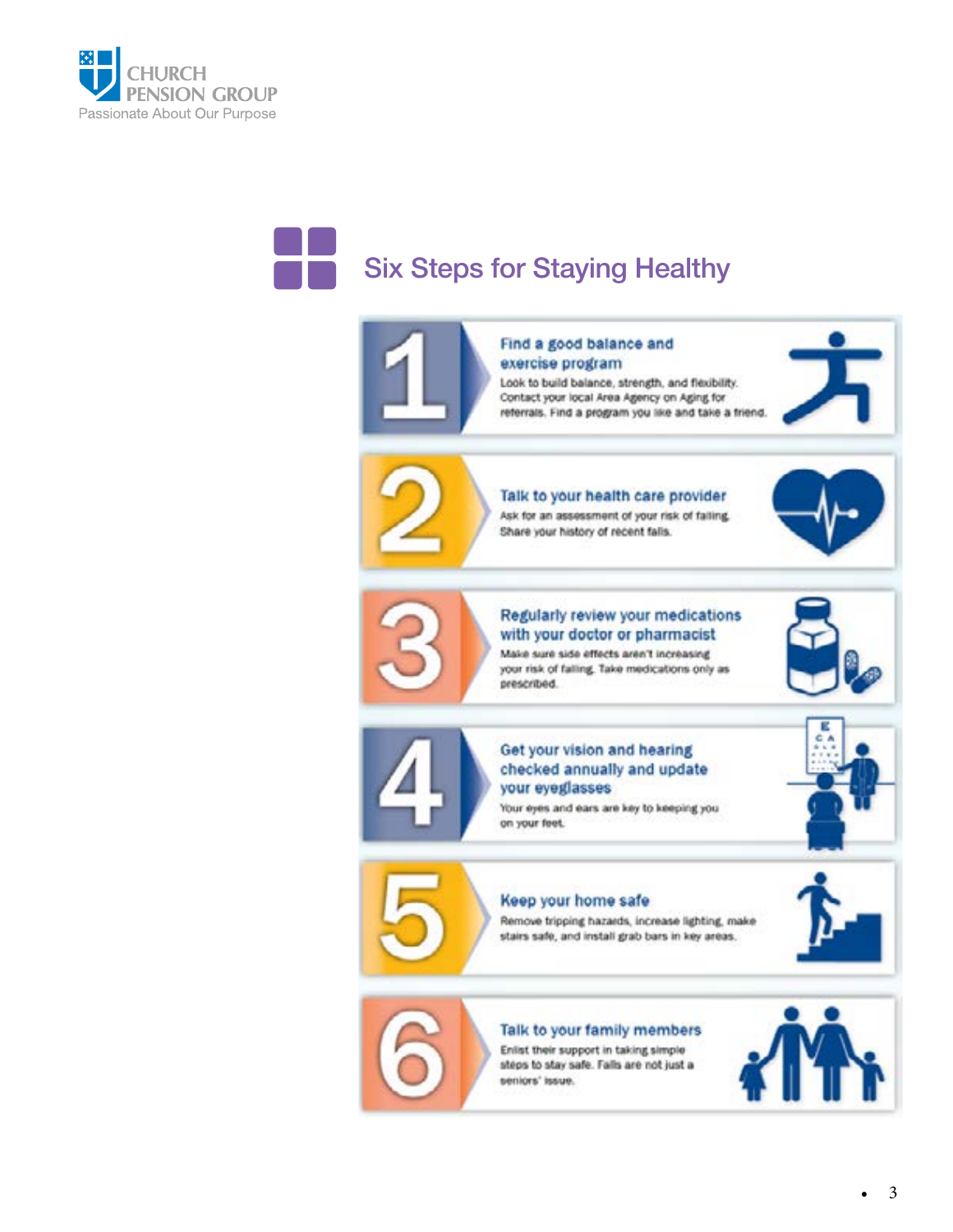



Here is a list of questions to help you thnk about hopes and dreams for your life in retirement. What would you like to do?

What do I want to learn how to do?

What topics do I wish to learn more about?

What new physical experiences do I want to have?

What new cultural experiences do I want to have?

What do I want literally to see?

What do I want to hear?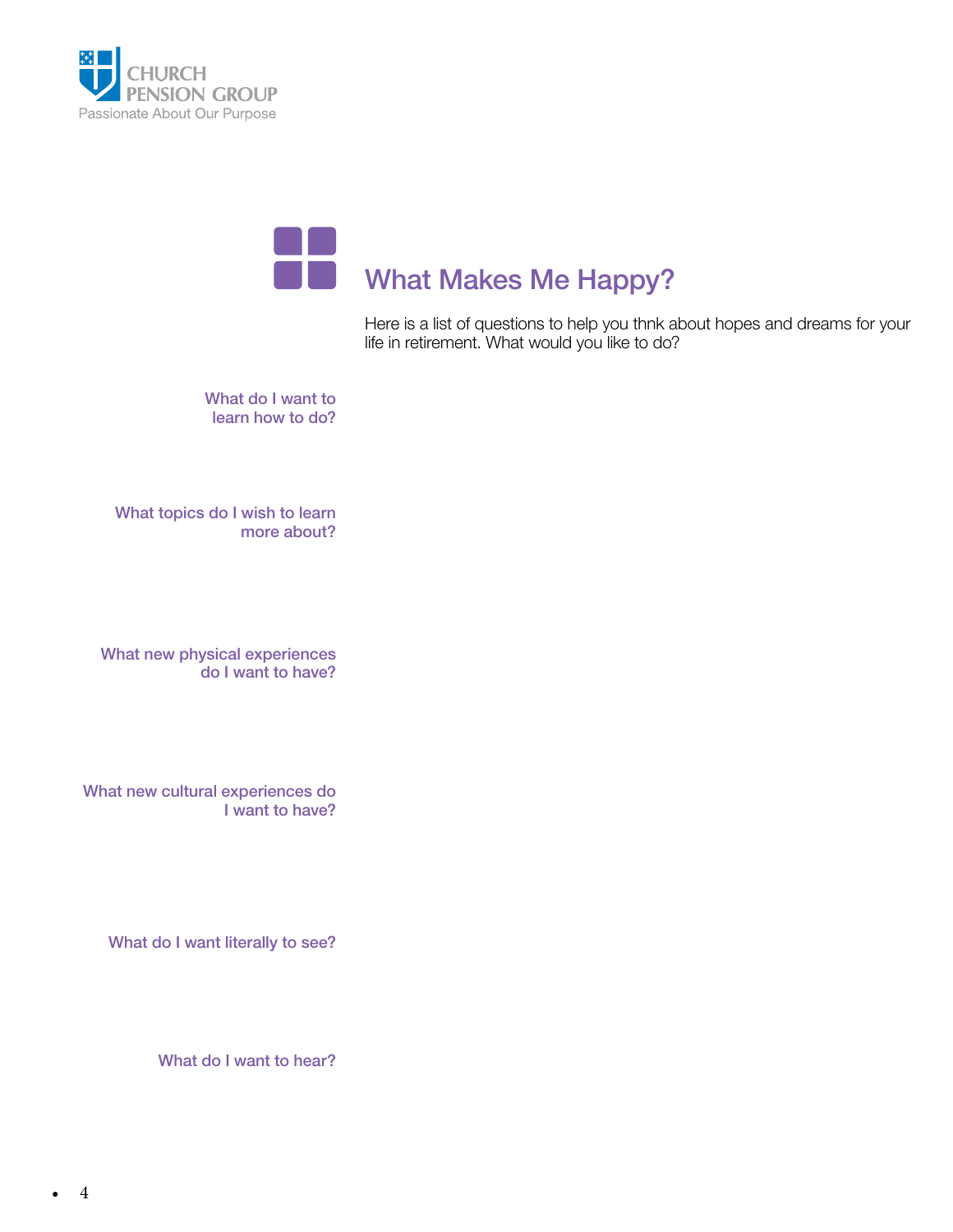What do I want to explore?

Whom do I want to meet?

What do I want to do to make a difference?

With what kind of people do I wish to spend more time?

> Where do I want to travel domestically?

Where do I want to travel in the world?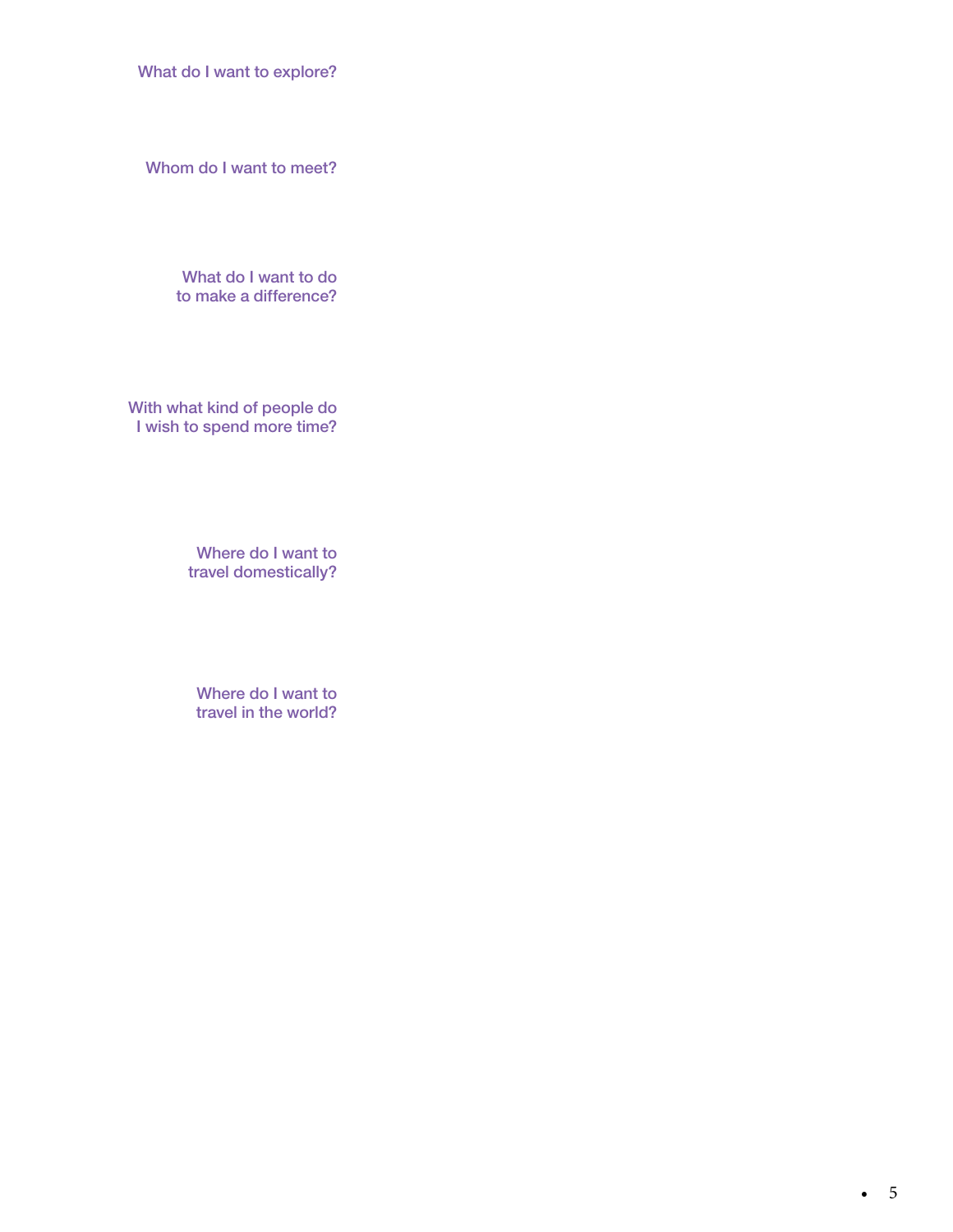

## What do I do all day?

- 3. Here is a list of activities from everyday life. Rate the list beow using the following criteria:
	- 1. Cold: I have little or no interest in this activity
	- 2. **Cool:** I enjoyed doing this in the past
	- 3. **Warm**: A new activity I've thought about doing
	- 4. **Hot:** Something I do now that excites me
- \_\_\_\_ Traveling to places of special interest \_\_\_\_ Hiking in the wilderness **Example 3** Socializing with family/friends Exercising/sports
- \_\_\_\_ Attending plays/concerts/sporting events
- \_\_\_\_ Listening to music
- **Eating out at restaurants**
- \_\_\_\_ Working on cars or restoring old ones
- **Entertaining guests**
- \_\_\_\_ Visiting friends
- **with Taking classes or courses**
- \_\_\_\_ Caring for animals
- \_\_\_\_ Walking about
- \_\_\_\_ Engaging in genealogical pursuits
- \_\_\_\_ Day outings to nearby spots of interest
- \_\_\_\_ Giving time to a special hobby
- \_\_\_\_ Going to the movies
	- \_\_\_\_ Watching television
- **Example 1** Fixing and repairing things \_\_\_\_ Painting pictures \_\_\_\_ Visiting the library \_\_\_\_ Teaching courses/tutoring \_\_\_\_ Reading books, magazines, newspapers **Example 20 Preparing and leading Bible studies** \_\_\_\_ Writing poems, stories, articles, books, etc. \_\_\_\_ Cooking and baking \_\_\_\_ Playing a musical instrument \_\_\_\_ Visiting in hospitals or nursing homes \_\_\_\_ Composing music \_\_\_\_ Home decorating and design Antiquing, garage sales, flea markets
	- \_\_\_\_ Leading travel or tour groups

• 6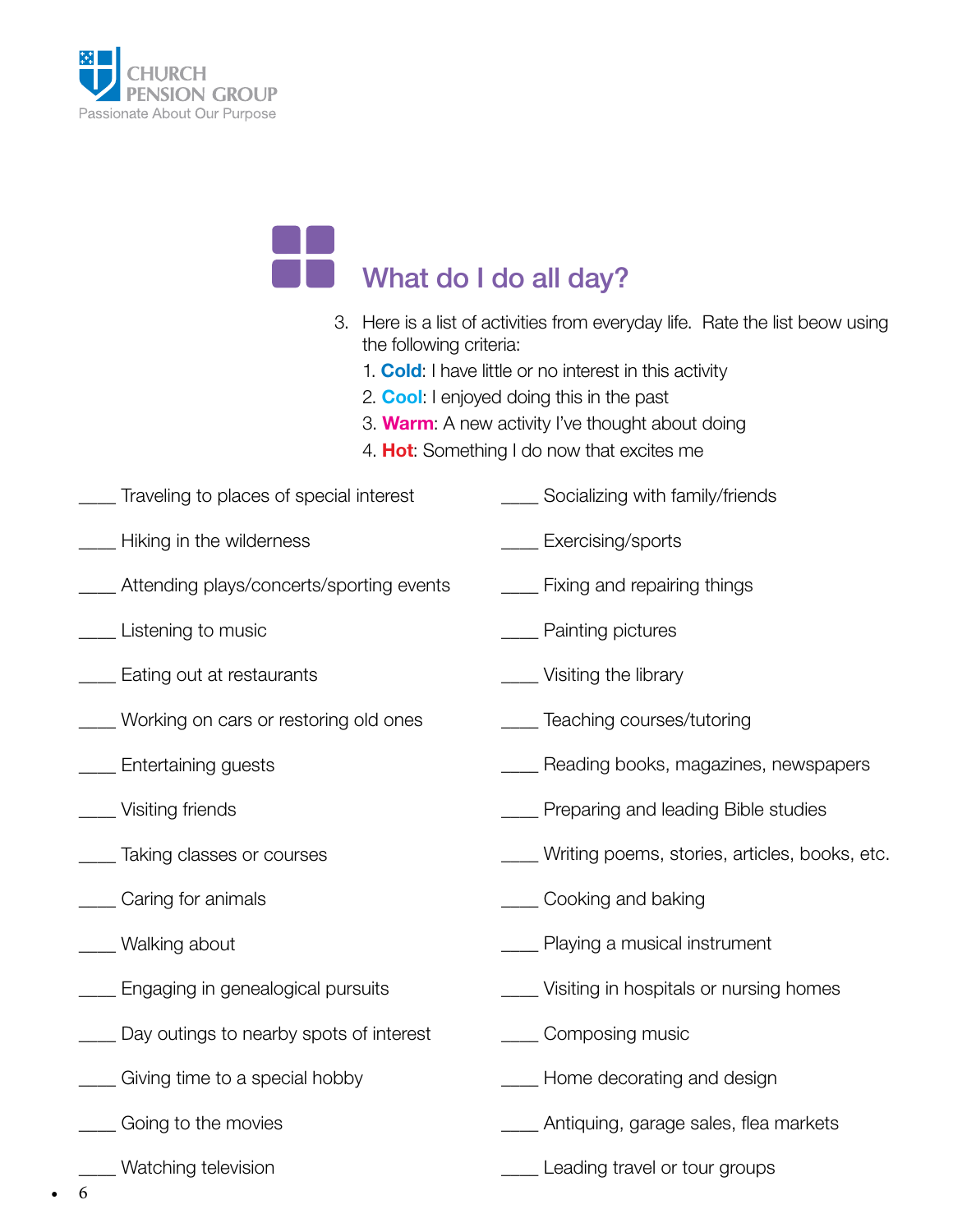| Doing crossword or other puzzles                | Playing card or board games                  |
|-------------------------------------------------|----------------------------------------------|
| Being a docent or museum guide                  | ___ Studying the stars and the night sky     |
| Taking a cruise or train excursion              | __ Participating in a reading or study group |
| Gardening or landscaping                        | ____ Flying an airplane                      |
| Participating in church activities              | Sewing and needlework                        |
| __ Volunteering in politics or political causes | __ Bird watching                             |
| __ Ushering at concerts or sporting events      | ____ Going camping                           |
| __ Participating in civic clubs                 | Participating in Elderhostel                 |
| ___ Learning a foreign language                 | ____ Boating, sailing, canoeing              |
| Participating in special interest groups        | Volunteering                                 |
| __ Serving on a worthy board or committee       | ___ Mentoring a younger person               |
| __ Meditating and reflecting spiritually        | ___ Attending sporting events                |
| Collecting enjoyable and valued things          | Dancing or taking dancing lessons            |
| Restoring old furniture                         | ___ Engaging in a second (or third!) career  |
| Doing arts and crafts                           | Visiting museums                             |
| Arranging flowers                               | Starting your own busines                    |

\*Adapted from Ernest J. Zelinski, *The Joy of Not Working* and *AutumnQuest*.